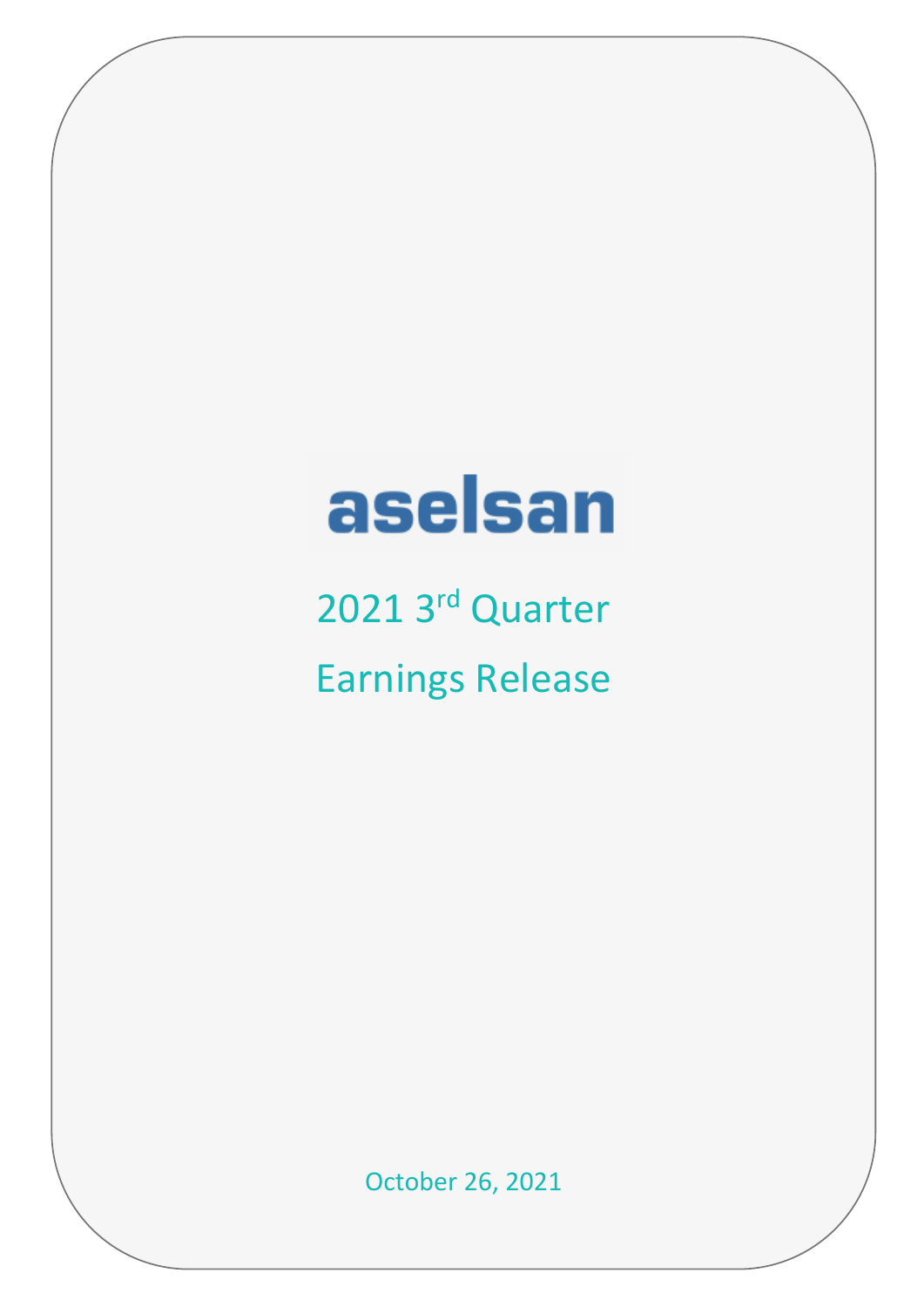# **ASELSAN'S TURNOVER REACHED 10.3 BILLION TL**

## **ASELSAN's 9-month turnover increased by 22% compared to the same period of the previous year and reached 10.3 Billion TL. Completing the period with profitable growth, the company's net profit was TL 3.1 Billion.**

While ASELSAN's gross profit increased by 52% compared to the same period of the previous year; Earnings Before Interests, Taxes, Depreciation and Amortization (EBITDA) increased by 36% compared to the same period of the previous year reached 2.5 Billion TL. The EBITDA margin was 24%. ASELSAN's net profit reached TL 3.1 Billion. The company's equity to assets ratio was 59%. Total backlog has reached 9.3 Billion USD.

ASELSAN Chairman, President and CEO Prof. Dr. Haluk Görgün evaluated the company's nine-month financial results as follows: "ASELSAN, the pride and trust symbol of our country, continued to create value for the future of our country with all our stakeholders in the first nine months. Our work continued uninterruptedly, believing that our independence in defense technologies will further increase with our sustainable growth. Our company continued its stable and profitable growth. When the first nine months of this year are compared with the same period of the previous year, the positive trend, which is visible in almost all of our financial indicators, is expected to get stronger by the end of the year.

#### **New Orders Of 1.3 USD Billion in Nine Months**

In this period, when the devastating effects of the pandemic were eliminated by rapid vaccination, ASELSAN increased new business awards by 78% compared to the same period of the previous year and once again demonstrated its leadership mission for our country by receiving 1.3 Billion USD of new orders in the first nine months. ASELSAN's total backlog amounted to 9.3 USD Billion as of the end of the third quarter, while 93% of the backlog was defense and 7% non-defense."

#### **Sustainable Growth with New Technologies**

Stating that it was understood how important the nationalization efforts were as a result of the impositions, embargoes, and supply problems in the past, Prof. Dr. Görgün continued:

"As ASELSAN members, we see nationalization as a matter of survival not only in defense but also in all areas of technology. In this context, in the third quarter of this year, we took another step, which can be considered as one of the historical milestones for ASELSAN, and entered the field of financial technologies. We believe that our entry into the field of financial technologies will reflect on both the orders that ASELSAN will receive in the coming period and its customer portfolio as a diversification. The name of our ASELSAN will now appear in this arena, which includes various topics from new generation banking technologies to payment recording devices. Behind our every success is the trust of our nation and the effort of more than 9,000 employees. We will work harder to increase this national confidence with new technologies."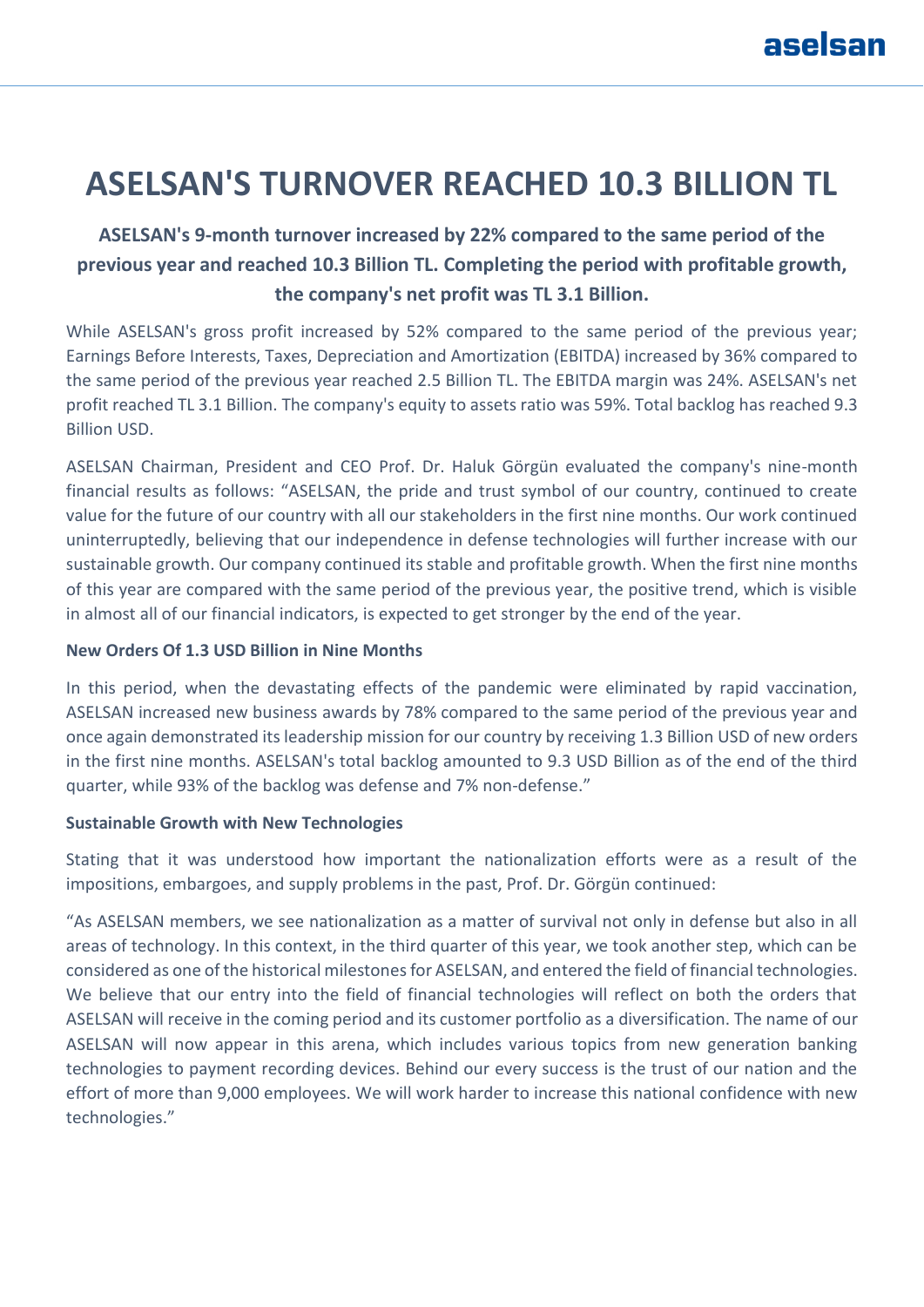# **2021 3rd Quarter Financial Highlights**

#### **(Million TL)**

| <b>Balance Sheet Items</b> | Sep'21 | <b>Dec'20</b> | Δ%    | <b>Balance Sheet Items</b> | Sep'21 | <b>Dec'20</b> | Δ% l |
|----------------------------|--------|---------------|-------|----------------------------|--------|---------------|------|
| <b>Current Assets</b>      | 17.540 | 19.594        | $-10$ | <b>Liabilities</b>         | 14.501 | 15.996        | -9   |
| <b>Non-Current Assets</b>  | 17.850 | 14.500        | 23    | Equity                     | 20.889 | 18.098        | 15   |
| Total Assets               | 35.390 | 34.094        |       | Liabilities & Equity       | 35.390 | 34.094        |      |

#### **(Million TL)**

| <b>Income Statement Items</b>         | September'21 | September'20 | Δ%                       |
|---------------------------------------|--------------|--------------|--------------------------|
| Revenue                               | 10.292       | 8.423        | 22                       |
| <b>Gross Profit</b>                   | 3.401        | 2.240        | 52                       |
| <b>Gross Profit Margin</b>            | %33          | %26,6        |                          |
| <b>Operating Profit (EBIT)</b>        | 2.168        | 1.604        | 35                       |
| <b>Operating Profit Margin (EBIT)</b> | %21,1        | %19          |                          |
| <b>EBITDA</b>                         | 2.473        | 1.816        | 36                       |
| <b>EBITDA Margin</b>                  | %24          | %21,6        | $\overline{\phantom{a}}$ |
| <b>Net Profit</b>                     | 3.135        | 2.999        | 5                        |
| Net Profit Margin                     | %30,5        | %35,6        | ٠                        |

- ✓ **Revenues are 10.292 million TL and increased by 22% compared to the same period of the previous year.**
- ✓ **The newly signed contracts reached 1.3 billion USD and the backlog is 9.3 billion USD.**
- ✓ **Total assets increased by 4% compared to the year-end and reached 35.390 Million TL.**
- ✓ **EBITDA is 2.473 Million TL and increased by 36% compared to the same period of the previous year.**
- ✓ **Gross profit margin was 33% and increased by 640 bp compared to the same period of the previous year.**
- ✓ **Return on Assets (ROA) is 14% (December 2020: 15%).**